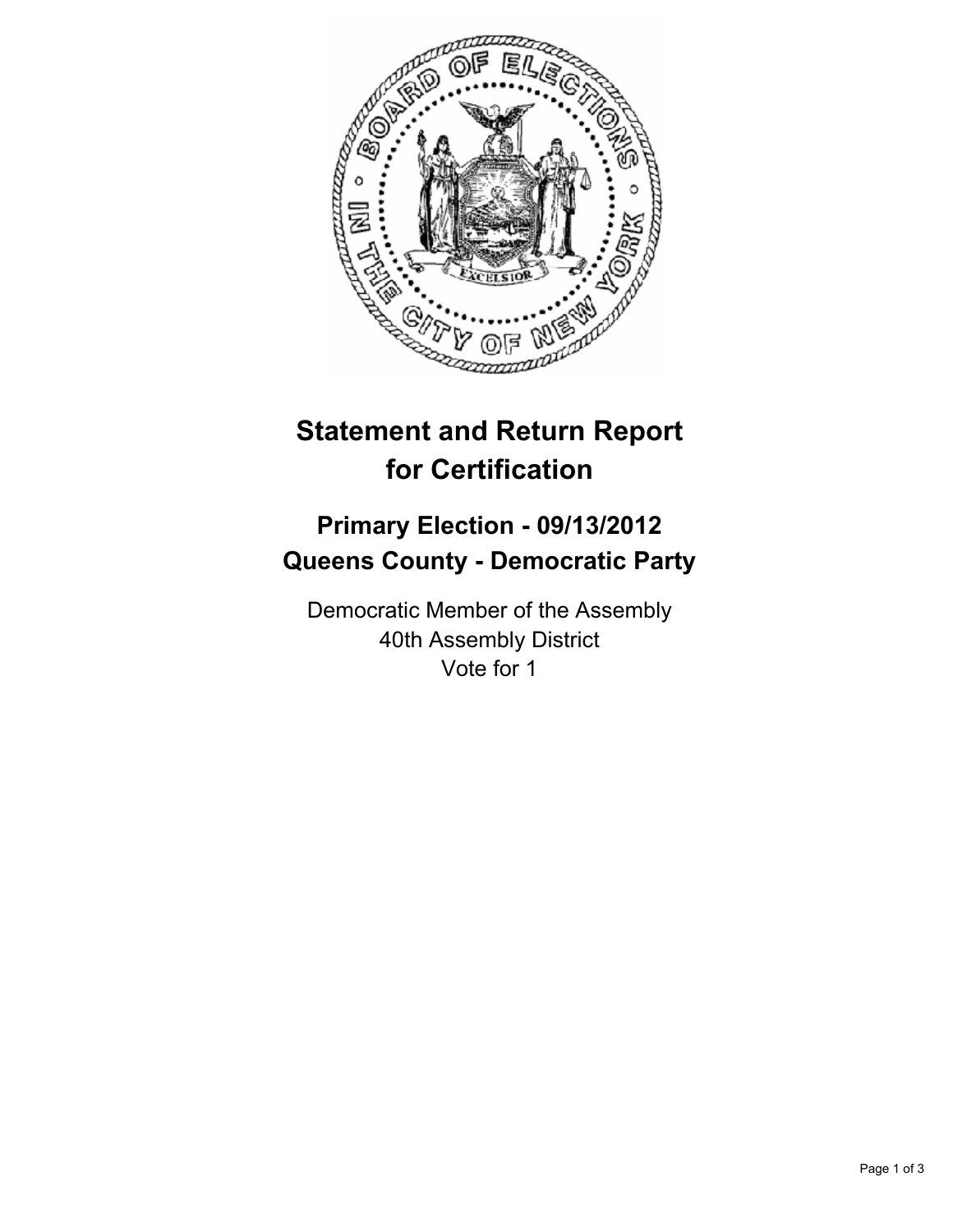

## **Assembly District 40**

| <b>PUBLIC COUNTER</b>                                    | 4,302        |
|----------------------------------------------------------|--------------|
| <b>EMERGENCY</b>                                         | 0            |
| ABSENTEE/MILITARY                                        | 249          |
| <b>FEDERAL</b>                                           | 0            |
| <b>SPECIAL PRESIDENTIAL</b>                              | $\mathbf{0}$ |
| <b>AFFIDAVIT</b>                                         | 62           |
| <b>Total Ballots</b>                                     | 4,613        |
| Less - Inapplicable Federal/Special Presidential Ballots | 0            |
| <b>Total Applicable Ballots</b>                          | 4,613        |
| <b>RON KIM</b>                                           | 1,206        |
| <b>MYUNGSUK LEE</b>                                      | 666          |
| <b>ETHEL CHEN</b>                                        | 993          |
| YEN S. CHOU                                              | 1,022        |
| MARTHA FLORES-VAZQUEZ                                    | 560          |
| DALIAN ZHANG (WRITE-IN)                                  | 1            |
| DANIEL WERNER (WRITE-IN)                                 | 1            |
| JAMES TRIKAS (WRITE-IN)                                  | 1            |
| MITCHELL L SCHWADRON (WRITE-IN)                          | 1            |
| RICHARD OLOWNIA (WRITE-IN)                               | 1            |
| UNATTRIBUTABLE WRITE-IN (WRITE-IN)                       | 1            |
| <b>Total Votes</b>                                       | 4,453        |
| Unrecorded                                               | 160          |